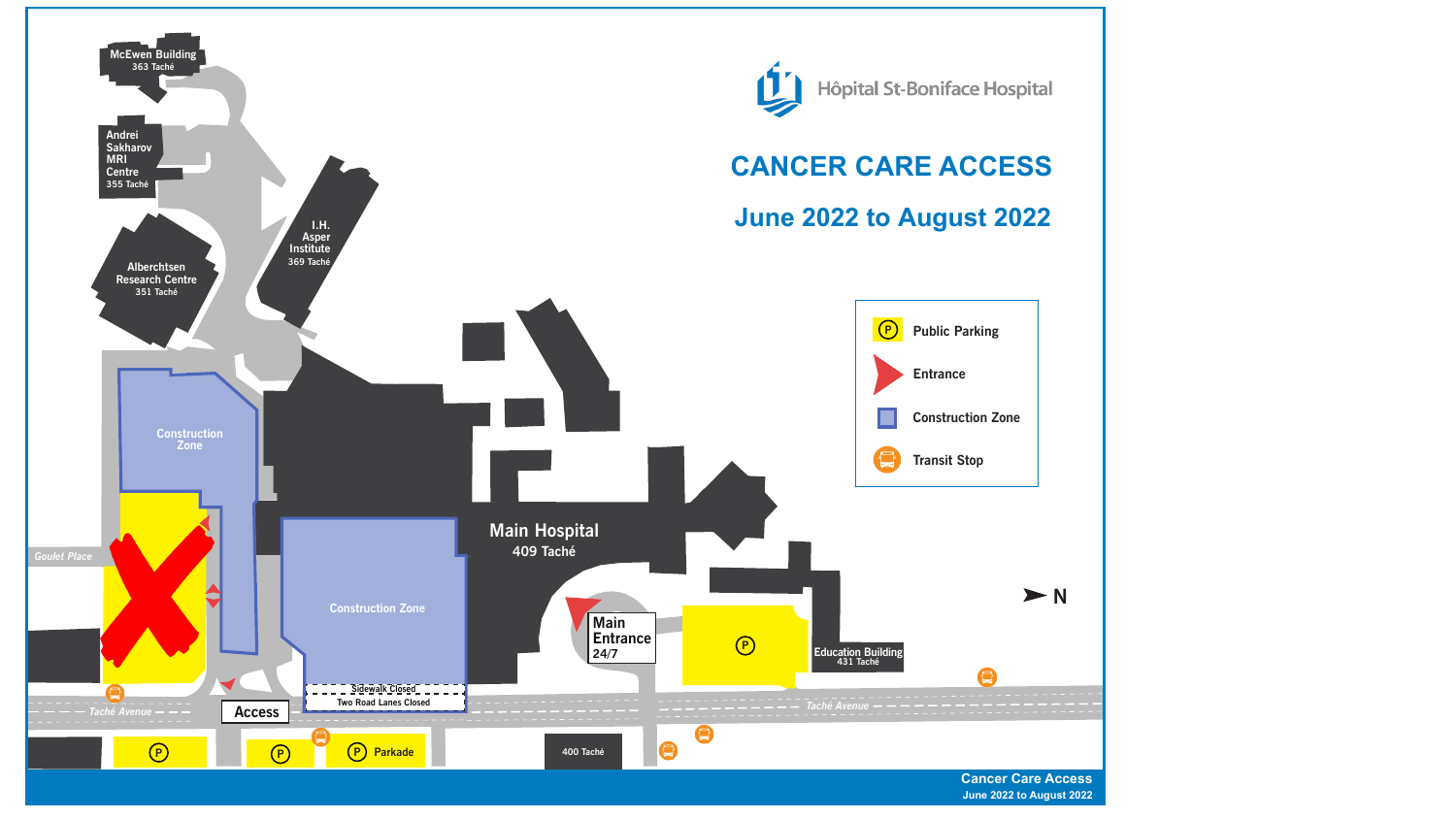



**Cancer Care Access September 2022 to March 2023**